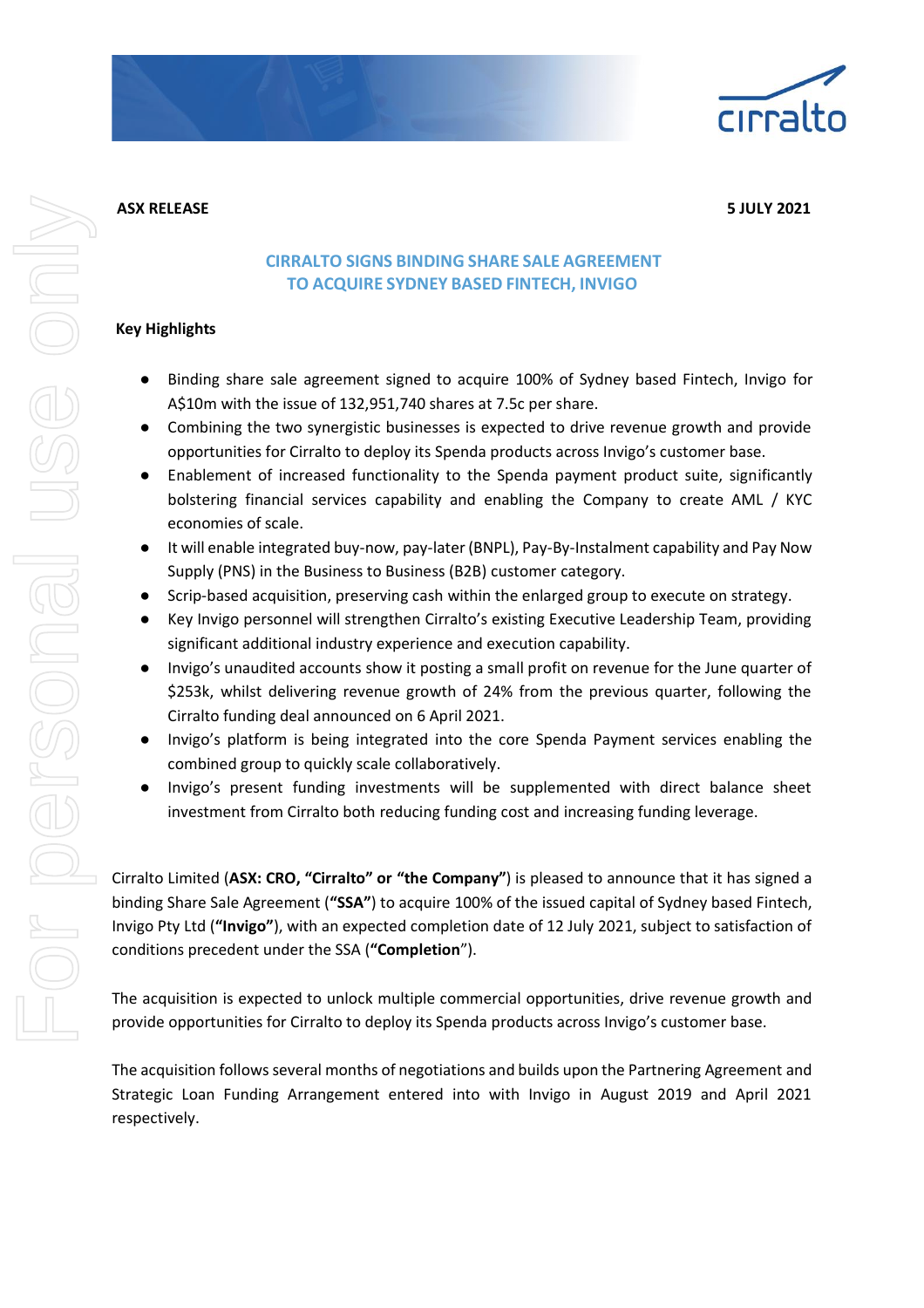## **About Invigo**

Invigo is a Sydney-based Fintech business that provides easily accessible business finance and business management tools. It offers a variety of solutions that enable buyers and sellers to improve their cash flow and gain access to credit solutions to better run their business.

Invigo's fintech platform offers businesses an integrated supply chain funding solution aimed at accelerating the settlement of payments between buyers and their suppliers.

# **The Invigo Service**

Invigo offers both buyer and seller initiated immediate payment of invoices raised by the seller or the buyer, pay-by-instalment or immediate supplier payment, for all business customers. For the seller, this can be used as a tool to extend credit to customers and drive cashflow. For the buyer, it can be used to create liquidity in their business, smooth seasonal purchasing profiles and manage purchasing within credit limits. Invigo generates revenue by charging customer fees as a percentage of the total transaction value and/or charging interest on customers borrowings.

Integrated within Spenda, it enables a multi-option payment service that comprises:

- 1. Online application, facility underwriting and credit limit assignment;
- 2. Customer account creation (including AML / KYC for Cirralto's payment services);
- 3. Real-time approval of transactions onto the Invigo account;
- 4. Utilisation of Cirralto payment services and the Spenda intent-to-pay framework to capture instalment payments from account holders;
- 5. Streamlined working capital account access to all customers via the Spenda interface; and
- 6. Enhancement to SpendaCollect that will enable account utilisation at the point of statement payment.

## **Anticipated synergies**

This acquisition of Invigo enables the Company to deliver multi-option payment services on more favourable terms to both the buyer and the seller, releasing higher margins to any seller and increasing the buying capacity of buyers.

The acquisition will also allow the Company to reduce administration costs through the consolidation of credit and risk management into a single team.

Acquiring Invigo adds additional functionality to the Spenda suite, enabling the Company to offer a broad range of payment products that can be easily integrated into any business.

The acquisition of Invigo will enable Cirralto to:

- 1. Further monetise its existing technologies;
- 2. Fully integrate a range of funding options into its core platform;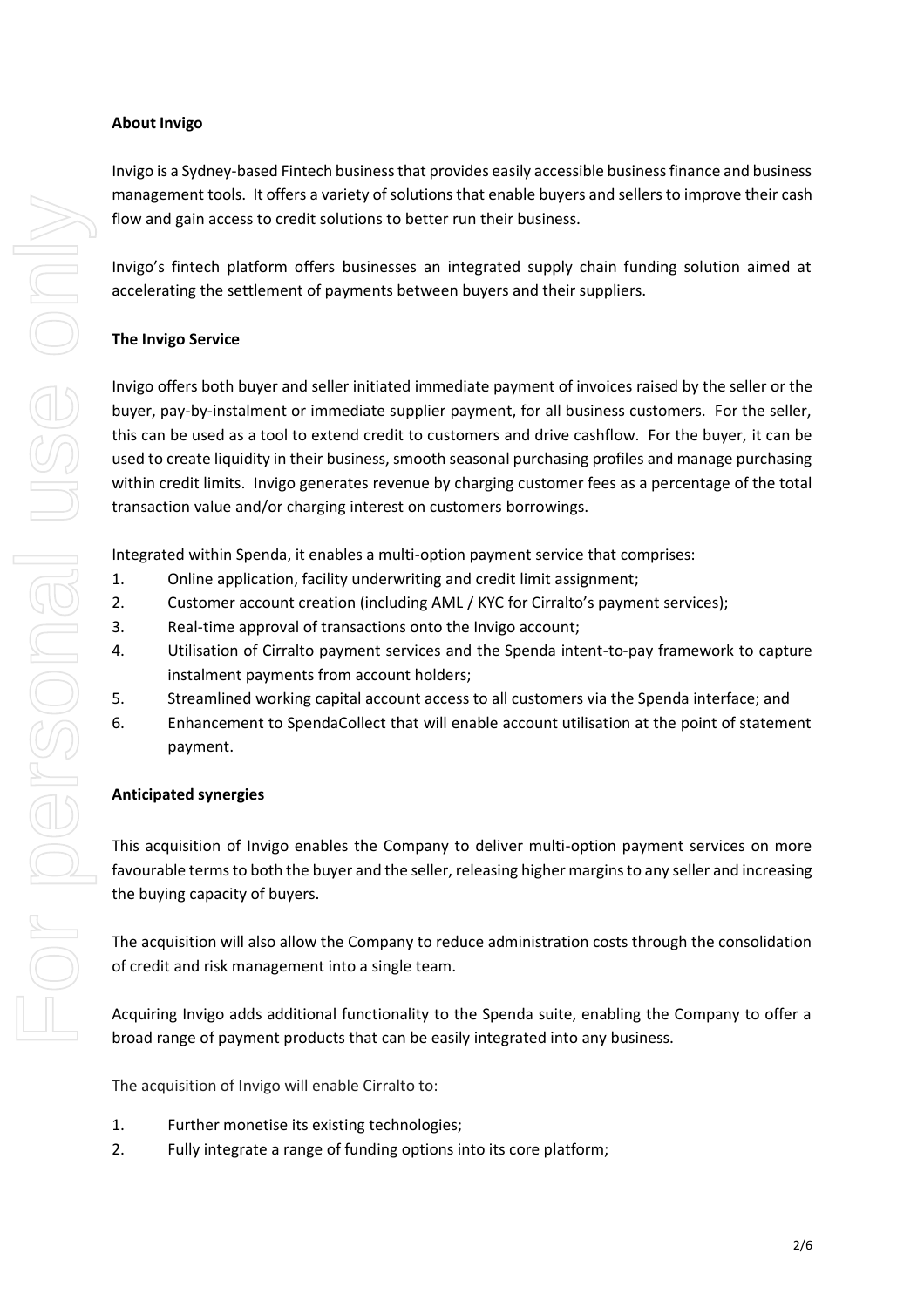- 3. Deliver multi-option payment services on more favourable terms to both the buyer and seller;
- 4. Create AML / KYC economies of scale; and
- 5. Enable free-flowing BNPL and Pay By Instalment strategy in the B2B customer category.

For businesses, Cirralto is delivering flexibility to payments that enables them to better understand their cash flow.

For businesses, Cirralto will deliver broad cash flow enhancement capabilities providing flexibility in when they receive funds and when they make payments. With Cirralto, businesses can easily visualise who they owe money to, who owes them money, and what funding resources they have to optimise cash flow.

With this information and capital availability they will be able to better plan their business strategy and position themselves for growth.

For consumers in the B2B market, this means digital invoices delivered to their preferred device, and payments made with a 'swipe yes to pay' function, instead of a card tap. Consumers will also have immediate access to their full purchase history, access to greater payment flexibility to manage debt and fully integrated ledger-to-ledger accounts.

Coupled with our BPSP and BPA agreements, the acquisition of Invigo delivers Cirralto deeper payment processing capabilities. This increased margin will allow the Company to compete for bigger customers and help them to deliver collaborative payments to their trading network.

## **Key terms of the Share Sale Agreement**

Under the terms of the SSA, Cirralto has agreed to acquire all of the issued shares in Invigo. The consideration for the acquisition is 100% scrip based, with Cirralto agreeing to issue in aggregate 132,951,740 Cirralto Shares (**"Consideration Shares"**) to the shareholders of Invigo (**"Vendors**"), with each Consideration Share having:

- (a) a deemed issue price of approximately \$0.075 per Consideration Share; and
- (b) a total value equal to approximately \$10m.
- (c) the below voluntary escrow will apply to Consideration Shares:

| No escrow                 | 19,942,761  |
|---------------------------|-------------|
| 30 days escrow            | 25,947,973  |
| 60 days escrow            | 18,534,266  |
| 90 days escrow            | 18,534,266  |
| 1 year escrow             | 49,992,474  |
| Total Shares to be Issued | 132,951,740 |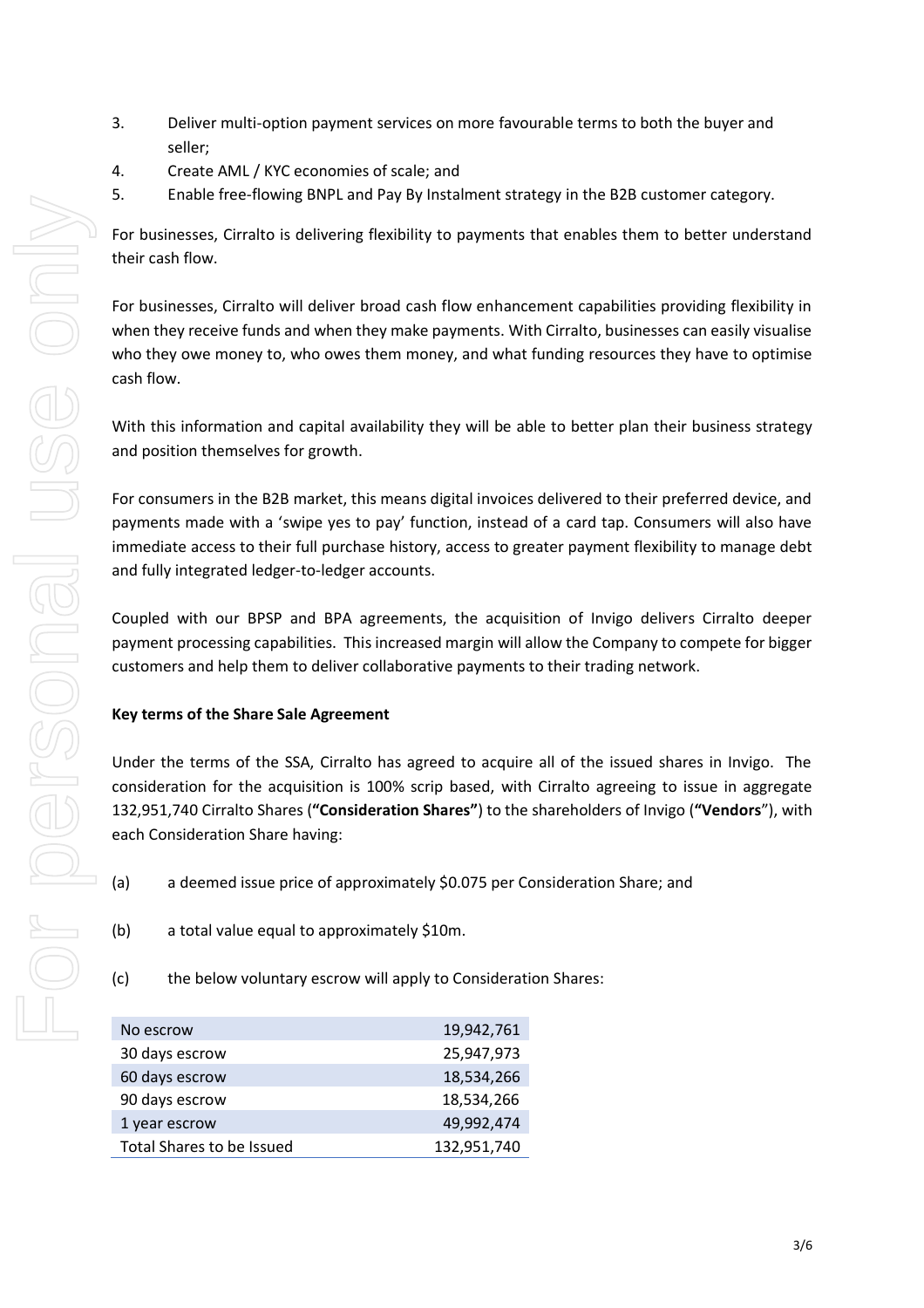Consideration Shares will be issued without prior shareholder approval utilising part of the Company's 15% placement capacity under ASX Listing Rule 7.1.

Completion of the acquisition under the SSA is subject to satisfaction (or waiver, as applicable) of the following conditions precedent (**Conditions**):

- (a) the Company notifying the Vendors it is satisfied with the results of legal, operational and financial due diligence investigations in relation to Invigo and its business and shares;
- (b) no material adverse condition having occurred or arisen in relation Invigo or its business since execution of the SSA;
- (c) each of Andy Hilton and Corrie Hassan entering into employment arrangements with Invigo or the Company, on terms agreeable to the Company;
- (d) all security interests over any assets of Invigo being discharged to the reasonable satisfaction of the Company;
- (e) all applicable change of control consents having been obtained for material contracts of Invigo;
- (f) all necessary regulatory, shareholder and other approvals being obtained in connection with the acquisition; and
- (g) the Vendors demonstrating to the reasonable satisfaction of the Company that Invigo will have cleared all, and as at completion have no, outstanding liabilities owing to Invigo's directors.

Either party may terminate the SSA if the Conditions are not satisfied, or validly waived by the Company (as applicable), by 31 August 2021.

The current \$2 million loan agreement between the Company and Invigo will remain in place and will be consolidated into the Company's post acquisition accounts. Invigo has entered into other funding arrangements with wholesale lenders for the purpose of providing debt and liquidity funding to its clients, these loan amounts are fully offset by loan funds payable from its customers. There will be no material gross impact to Cirralto's tangible net assets and liabilities as a result of the acquisition, however at any point in time Invigo can have up to \$25 million in client lending and wholesale debt. No additional material funding is required to jointly rollout Invigo's products and services post acquisition.

With effect from completion, Mr Andy Hilton will join Cirralto's Executive Leadership Team and Ms Corrie Hassan will assume an executive managerial role within the Company. Details of each of those key persons are set out below: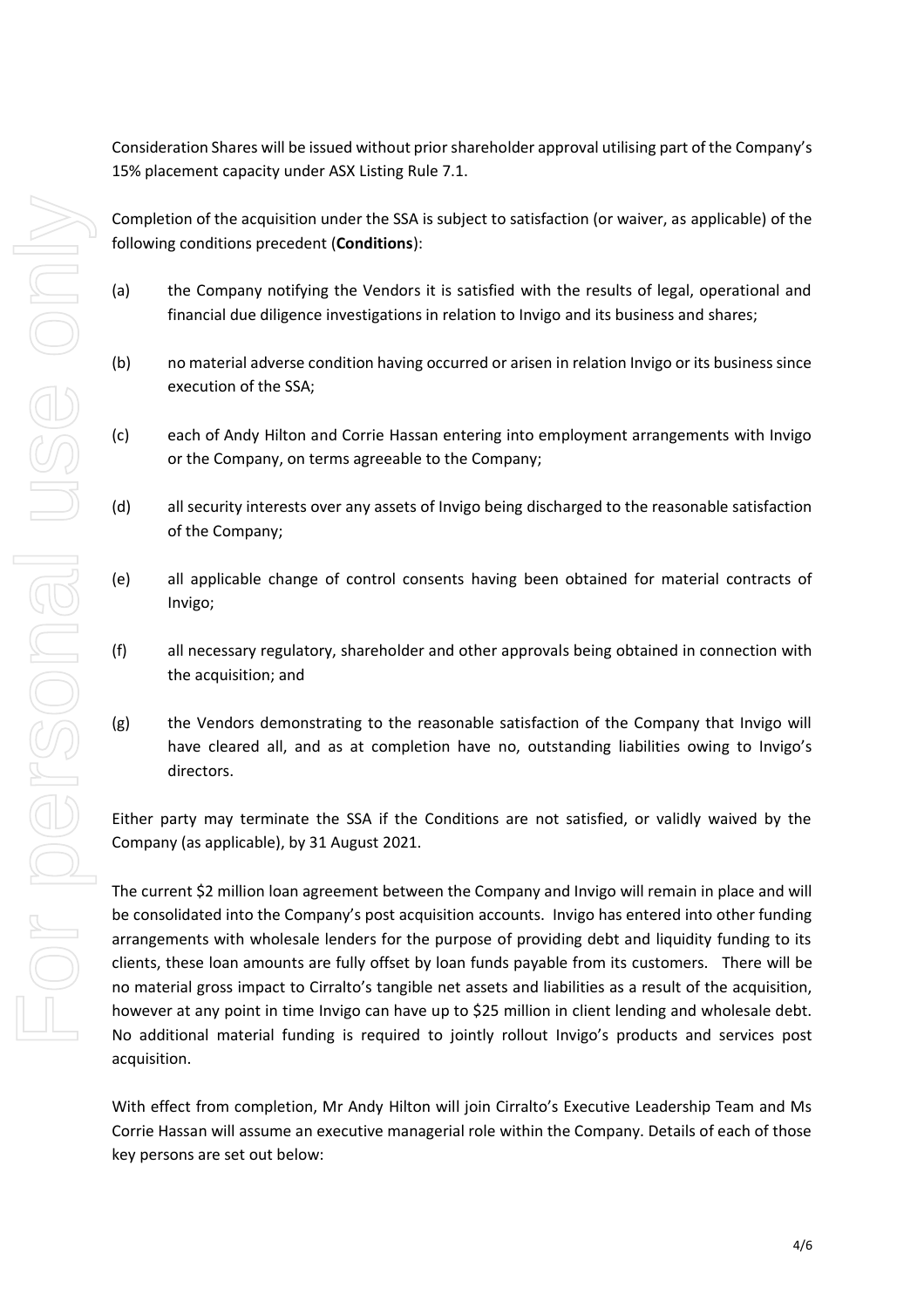#### **Mr Andrew Hilton**

Andy is the co-founder and Managing Director of Invigo. Having spent nearly 30 years' in traditional lending businesses and having established two others previously, Andy identified the need for companies to access finance more efficiently. Andy has a background in both accounting and engineering and over five years managed the 20 times growth of an IT distribution business. These skills have given Andy the ability to understand what type of funding a business needs and the best way to provide it. Invigo has provided the platform to enable the testing and development of a diverse range of funding products.

### **Ms Corrie Hassan**

Corrie is the co-founder and Operational Director of Invigo. She has over 20 years' business finance experience in both the UK and Australia, much of the time focussed on risk and operational management. She was founder and CEO for 10 years of 180 Group, an Australian SME lending business, immediately prior to joining Andy to establish Invigo. Corrie now manages portfolio risk as well as maintaining control over Invigo's operations.

Commenting on the acquisition, Cirralto's CEO, Adrian Floate, said, "the acquisition of Invigo into the Cirralto product portfolio will enable immediately service our payments customer base with Invigo's cashflow solutions. This is a really exciting acquisition and there is no question that blending customer payments with improved access to working capital is a big win for our customers and I expect that all shareholders will be delighted too."

Invigo Managing Director, Andrew Hilton, said, *"the future of cash flow funding will rely on integration with digital technologies. Until now, business borrowers have relied on archaic finance applications and processes, it is now time for an evolution that makes finance more accessible and more immediate. Cirratlo's Spenda product suite provides a very coherent path to achieving this and allows us to execute our multi-option payment vision."*

- ENDS -

Authorised by Adrian Floate, Managing Director.

cirralto

**About Cirralto**

Cirralto Limited (ASX:CRO) is a transaction services business supplying industries with a broad range of B2B payment services, digital trading software and integrated solutions. Our goal is to convert eft payments to card payments utilising the BPSP engagement coupled with our payments collaboration framework. Our competitive advantages deliver customers end-to-end e-invoicing integration, rapid ordering, digital trust and automated reconciliation.